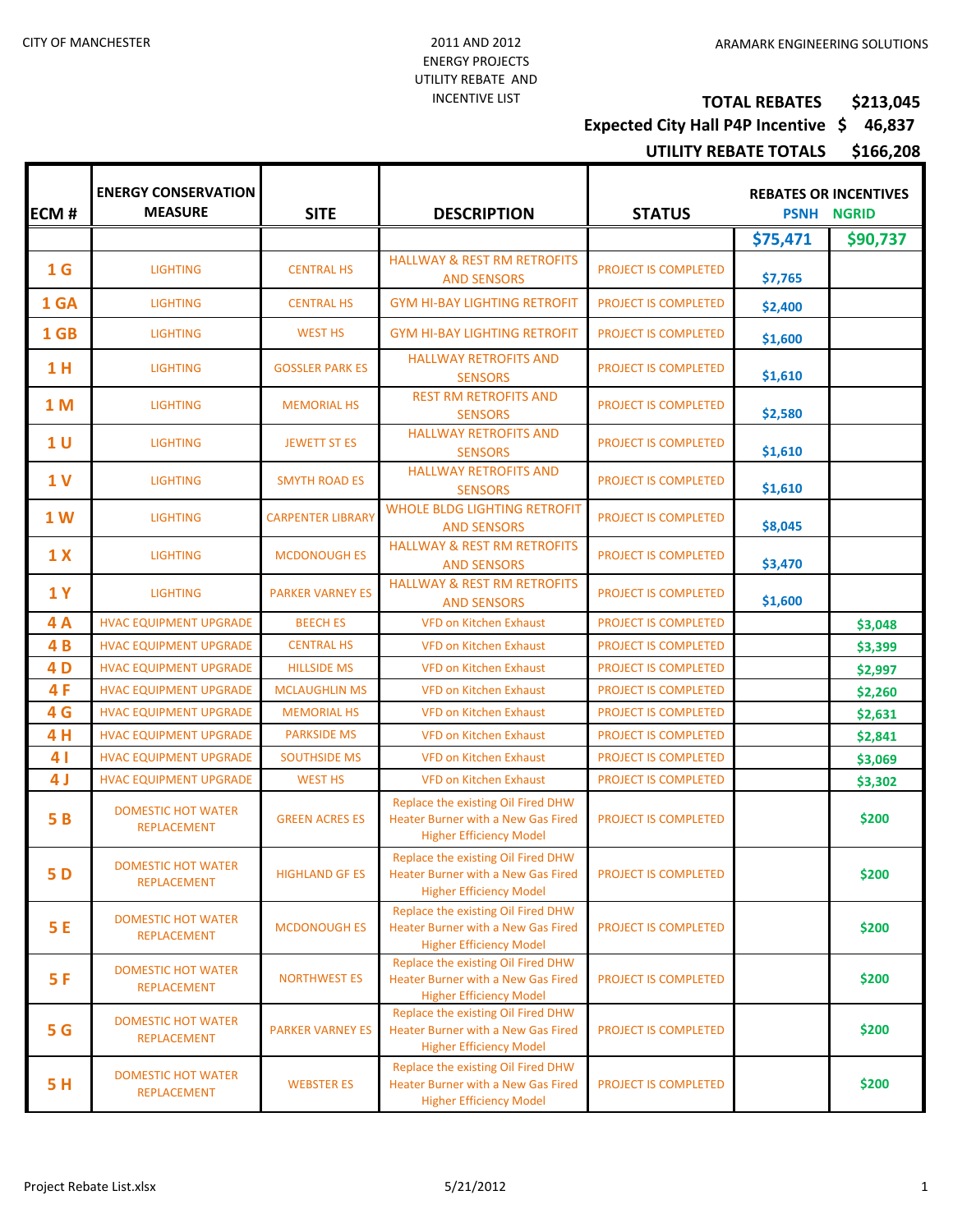## ENERGY PROJECTS UTILITY REBATE AND INCENTIVE LIST

| <b>ECM#</b>    | <b>ENERGY CONSERVATION</b><br><b>MEASURE</b>            | <b>SITE</b>              | <b>DESCRIPTION</b>                                                                                                | <b>STATUS</b>               | <b>REBATES OR INCENTIVES</b><br><b>PSNH NGRID</b> |          |
|----------------|---------------------------------------------------------|--------------------------|-------------------------------------------------------------------------------------------------------------------|-----------------------------|---------------------------------------------------|----------|
| 51             | <b>DOMESTIC HOT WATER</b><br><b>REPLACEMENT</b>         | <b>WESTON ES</b>         | Replace the existing Oil Fired DHW<br><b>Heater Burner with a New Gas Fired</b><br><b>Higher Efficiency Model</b> | <b>PROJECT IS COMPLETED</b> |                                                   | \$200    |
| <b>6A</b>      | <b>BOILER AND BURNER</b><br><b>UPGRADE</b>              | <b>CENTRAL HS</b>        | <b>Install AutoFlame Controller on</b><br>existing Burner                                                         | PROJECT IS COMPLETED        | \$1,000                                           | \$7,769  |
| 6 D            | <b>BOILER AND BURNER</b><br><b>UPGRADE</b>              | <b>HILLSIDE MS</b>       | Install AutoFlame Controller on<br>existing Burner                                                                | <b>PROJECT IS COMPLETED</b> |                                                   | \$3,629  |
| 6F             | <b>BOILER AND BURNER</b><br><b>UPGRADE</b>              | <b>CARPENTER LIBRARY</b> | Replace existing boiler with new<br>condensing boiler                                                             | PROJECT IS COMPLETED        |                                                   | \$15,000 |
| <b>8A</b>      | <b>VFD HYDRONIC CONTROL</b>                             | <b>BAKERSVILLE ES</b>    | <b>Convert Constant Volume Hot Water</b><br><b>Pumps to Variable Volume</b>                                       | PROJECT IS COMPLETED        | \$2,100                                           |          |
| 8B             | <b>VFD HYDRONIC CONTROL</b>                             | <b>CENTRAL HS</b>        | <b>Convert Constant Volume Hot Water</b><br><b>Pumps to Variable Volume</b>                                       | PROJECT IS COMPLETED        | \$3,000                                           |          |
| 8D             | <b>VFD HYDRONIC CONTROL</b>                             | <b>MCLAUGHLIN MS</b>     | <b>Convert Constant Volume Hot Water</b><br><b>Pumps to Variable Volume</b>                                       | PROJECT IS COMPLETED        | \$2,300                                           |          |
| <b>8E</b>      | <b>VFD HYDRONIC CONTROL</b>                             | <b>MEMORIAL HS</b>       | <b>Convert Constant Volume Hot Water</b><br><b>Pumps to Variable Volume</b>                                       | PROJECT IS COMPLETED        | \$4,800                                           |          |
| <b>8F</b>      | <b>VFD HYDRONIC CONTROL</b>                             | <b>MST</b>               | <b>Convert Constant Volume Hot Water</b><br><b>Pumps to Variable Volume</b>                                       | PROJECT IS COMPLETED        | \$2,100                                           |          |
| 8H             | <b>VFD HYDRONIC CONTROL</b>                             | <b>PARKSIDE MS</b>       | <b>Convert Constant Volume Hot Water</b><br><b>Pumps to Variable Volume</b>                                       | PROJECT IS COMPLETED        | \$2,300                                           |          |
| 81             | <b>VFD HYDRONIC CONTROL</b>                             | <b>SOUTHSIDE MS</b>      | <b>Convert Constant Volume Hot Water</b><br><b>Pumps to Variable Volume</b>                                       | PROJECT IS COMPLETED        | \$2,400                                           |          |
| 8 <sub>J</sub> | <b>VFD HYDRONIC CONTROL</b>                             | <b>WEBSTER ES</b>        | <b>Convert Constant Volume Hot Water</b><br><b>Pumps to Variable Volume</b>                                       | PROJECT IS COMPLETED        | \$2,100                                           |          |
| <b>8K</b>      | <b>VFD HYDRONIC CONTROL</b>                             | <b>HILLSIDE MS</b>       | <b>Convert Constant Volume Hot Water</b><br><b>Pumps to Variable Volume</b>                                       | PROJECT IS COMPLETED        | \$2,400                                           |          |
| 8L             | <b>VFD HYDRONIC CONTROL</b>                             | <b>WESTON ES</b>         | <b>Convert Constant Volume Hot Water</b><br><b>Pumps to Variable Volume</b>                                       | PROJECT IS COMPLETED        | \$2,300                                           |          |
| <b>9A</b>      | <b>DEMAND CONTROL</b><br><b>VENTILATION WITH VFD</b>    | <b>BEECH ES</b>          | Install VFD - Modulate Fan Speed<br>based on DCV with CO2 Sensor                                                  | <b>PROJECT IS COMPLETED</b> |                                                   | \$2,246  |
| 9 E            | <b>DEMAND CONTROL</b><br><b>VENTILATION WITH VFD</b>    | <b>CENTRAL HS</b>        | Install VFD - Modulate Fan Speed<br>based on DCV with CO2 Sensor                                                  | PROJECT IS COMPLETED        | \$2,200                                           |          |
| 9F             | <b>DEMAND CONTROL</b><br><b>VENTILATION WITH VFD</b>    | <b>CENTRAL HS</b>        | Install VFD - Modulate Fan Speed<br>based on DCV with CO2 Sensor                                                  | PROJECT IS COMPLETED        | \$1,350                                           | \$4,928  |
| 9 <sub>G</sub> | <b>DEMAND CONTROL</b><br><b>VENTILATION WITH VFD</b>    | <b>GOSSLER PARK ES</b>   | Install VFD - Modulate Fan Speed<br>based on DCV with CO2 Sensor                                                  | PROJECT IS COMPLETED        |                                                   | \$1,615  |
| 9H             | <b>DEMAND CONTROL</b><br><b>VENTILATION WITH VFD</b>    | <b>JEWETT ST ES</b>      | Install VFD - Modulate Fan Speed<br>based on DCV with CO2 Sensor                                                  | PROJECT IS COMPLETED        |                                                   | \$815    |
| 9 M            | <b>DEMAND CONTROL</b><br><b>VENTILATION WITH VFD</b>    | <b>WEST HS</b>           | Install VFD - Modulate Fan Speed<br>based on DCV with CO2 Sensor                                                  | PROJECT IS COMPLETED        |                                                   | \$10,575 |
| 9 Q            | <b>DEMAND CONTROL</b><br><b>VENTILATION WITHOUT VFD</b> | <b>MEMORIAL HS</b>       | Modulate Dampers based on DCV with<br><b>CO2 Sensor</b>                                                           | PROJECT IS COMPLETED        |                                                   | \$1,301  |
| 9P             | <b>DEMAND CONTROL</b><br><b>VENTILATION WITH VFD</b>    | <b>SMYTH ROAD ES</b>     | Install VFD - Modulate Fan Speed<br>based on DCV with CO2 Sensor                                                  | PROJECT IS COMPLETED        |                                                   | \$815    |